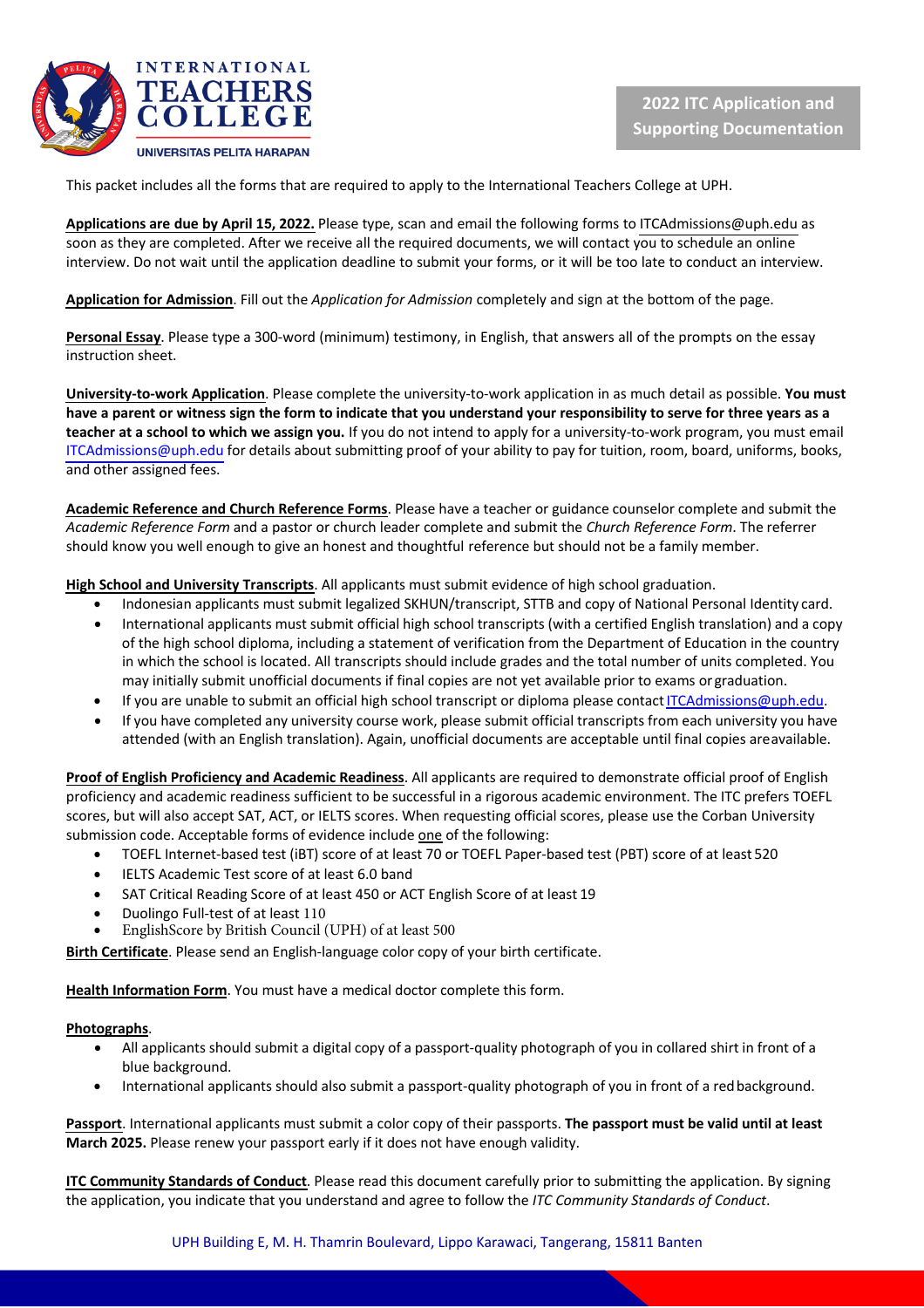

## **International Teachers College Application**

### **Personal Information**

| Name as it appears on your passport                                                                                                                                                                                                                                                                                                                                                                                                                                                                  |                      | Date of Birth         |                              | <b>English Name/Nickname</b> |  |  |  |
|------------------------------------------------------------------------------------------------------------------------------------------------------------------------------------------------------------------------------------------------------------------------------------------------------------------------------------------------------------------------------------------------------------------------------------------------------------------------------------------------------|----------------------|-----------------------|------------------------------|------------------------------|--|--|--|
| Home Address for mail delivery                                                                                                                                                                                                                                                                                                                                                                                                                                                                       |                      | City                  | <b>Country/Postal Code</b>   |                              |  |  |  |
| <b>Email Address</b>                                                                                                                                                                                                                                                                                                                                                                                                                                                                                 |                      | <b>Phone Number</b>   |                              | Citizenship                  |  |  |  |
| Name of Parent or Guardian                                                                                                                                                                                                                                                                                                                                                                                                                                                                           |                      | <b>Parent Email</b>   |                              | <b>Parent Phone Number</b>   |  |  |  |
| Gender<br>Female                                                                                                                                                                                                                                                                                                                                                                                                                                                                                     | Male                 | <b>Marital Status</b> | Single                       | Married                      |  |  |  |
| Is Jesus Christ your Lord and Savior?                                                                                                                                                                                                                                                                                                                                                                                                                                                                | Yes                  | No                    |                              |                              |  |  |  |
| Have you been baptized?                                                                                                                                                                                                                                                                                                                                                                                                                                                                              | Yes                  | No                    |                              |                              |  |  |  |
| Home Church Name                                                                                                                                                                                                                                                                                                                                                                                                                                                                                     | City                 |                       |                              | Denomination                 |  |  |  |
| Pastor's Name                                                                                                                                                                                                                                                                                                                                                                                                                                                                                        | <b>Email Address</b> |                       | <b>Hand Phone Number</b>     |                              |  |  |  |
| <b>Educational Background</b>                                                                                                                                                                                                                                                                                                                                                                                                                                                                        |                      |                       |                              |                              |  |  |  |
| Are you a High School graduate?                                                                                                                                                                                                                                                                                                                                                                                                                                                                      | Yes                  | <b>No</b>             | Year of graduation:          |                              |  |  |  |
| <b>High School Name</b>                                                                                                                                                                                                                                                                                                                                                                                                                                                                              |                      | City/Province/Country |                              |                              |  |  |  |
| Have you ever attended university?                                                                                                                                                                                                                                                                                                                                                                                                                                                                   | Yes                  | No                    | Did you graduate? ______ Yes | No                           |  |  |  |
| <b>University Name</b>                                                                                                                                                                                                                                                                                                                                                                                                                                                                               |                      | City/Province/Country |                              | Year of graduation           |  |  |  |
| "I hereby submit my application for admission to the International Teachers College at Universitas Pelita Harapan. I have<br>read and understand the ITC Community Standards of Conduct and my signature serves as my contract to abide by these<br>rules if I am selected to be a student at Universitas Pelita Harapan. I also give UPH permission to contact my academic<br>and church references, as well as to process the high school records, test scores, and health records that I submit." |                      |                       |                              |                              |  |  |  |

| Signature                | Printed Name        | Date |
|--------------------------|---------------------|------|
| Parent/Witness Signature | <b>Witness Name</b> | Date |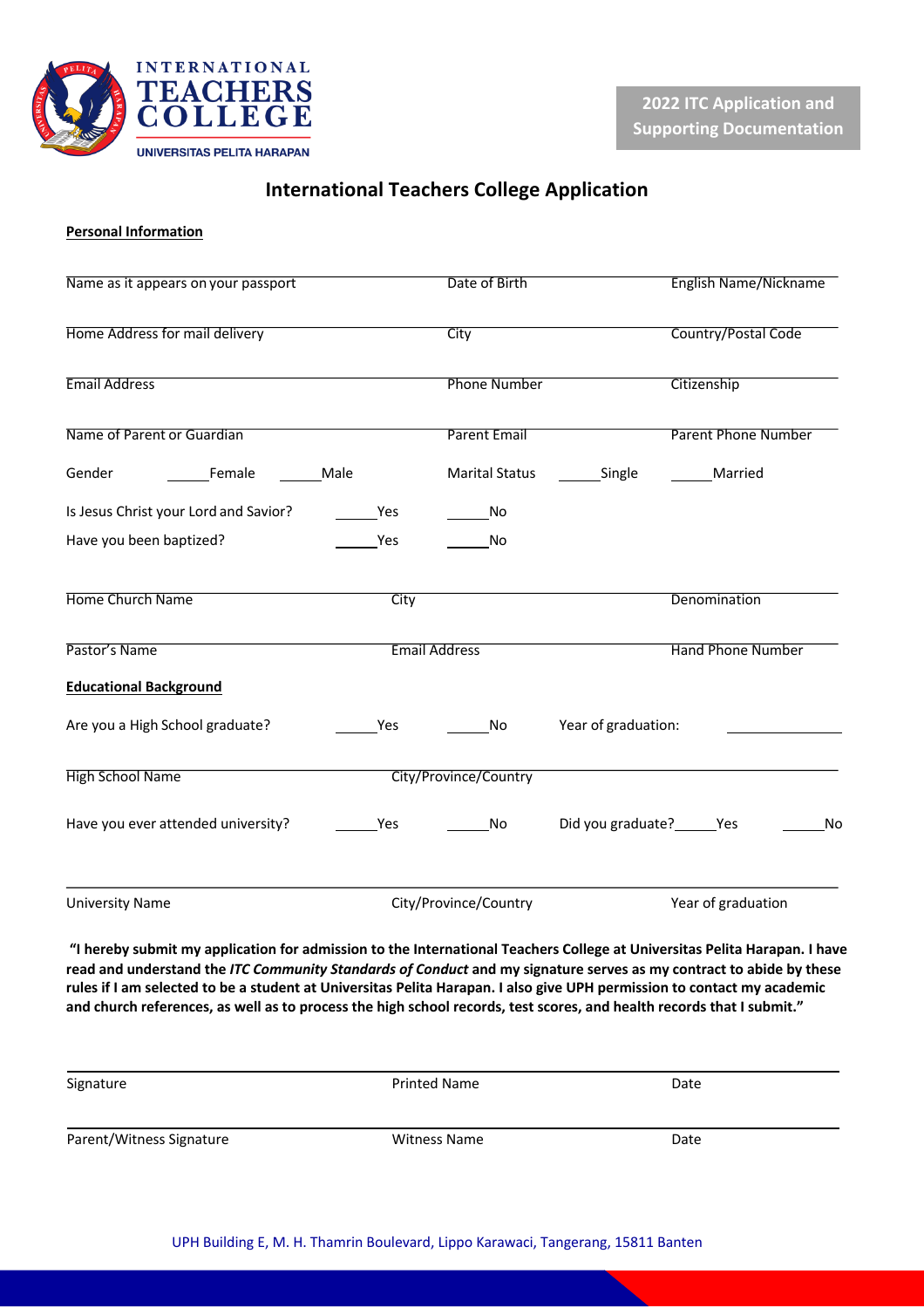

# Academic Reference Form

## International Teacher College

We greatly appreciate your help in the admission process. Your thoughtful evaluation and recommendation will be valuable to the admissions committee in our appraisal of this applicant. Prospective students can collect the required documents through their respective UPH online registration account. If you have any additional comments, please include a separate sheet with your reference form.

#### **Please note that the applicant cannot be considered for acceptance until we have received this completed form.**

| Teacher or Counselor Name | Date        | Personal E-mail Address        |
|---------------------------|-------------|--------------------------------|
|                           |             |                                |
| School Name               | School City | School Phone of E-mail Address |
|                           |             |                                |

How long, and in what capacity do you know the Applicant? (Reference should not be related to the applicant.)

How well does the student interact with you and others in the classroom? Please describe the level of enthusiasm and participation in discussion and other interactions.

Please comment on the Applicant's character.

What do you believe to be the applicant's greatest strength?

What do you believe to be the applicant's greatest weakness?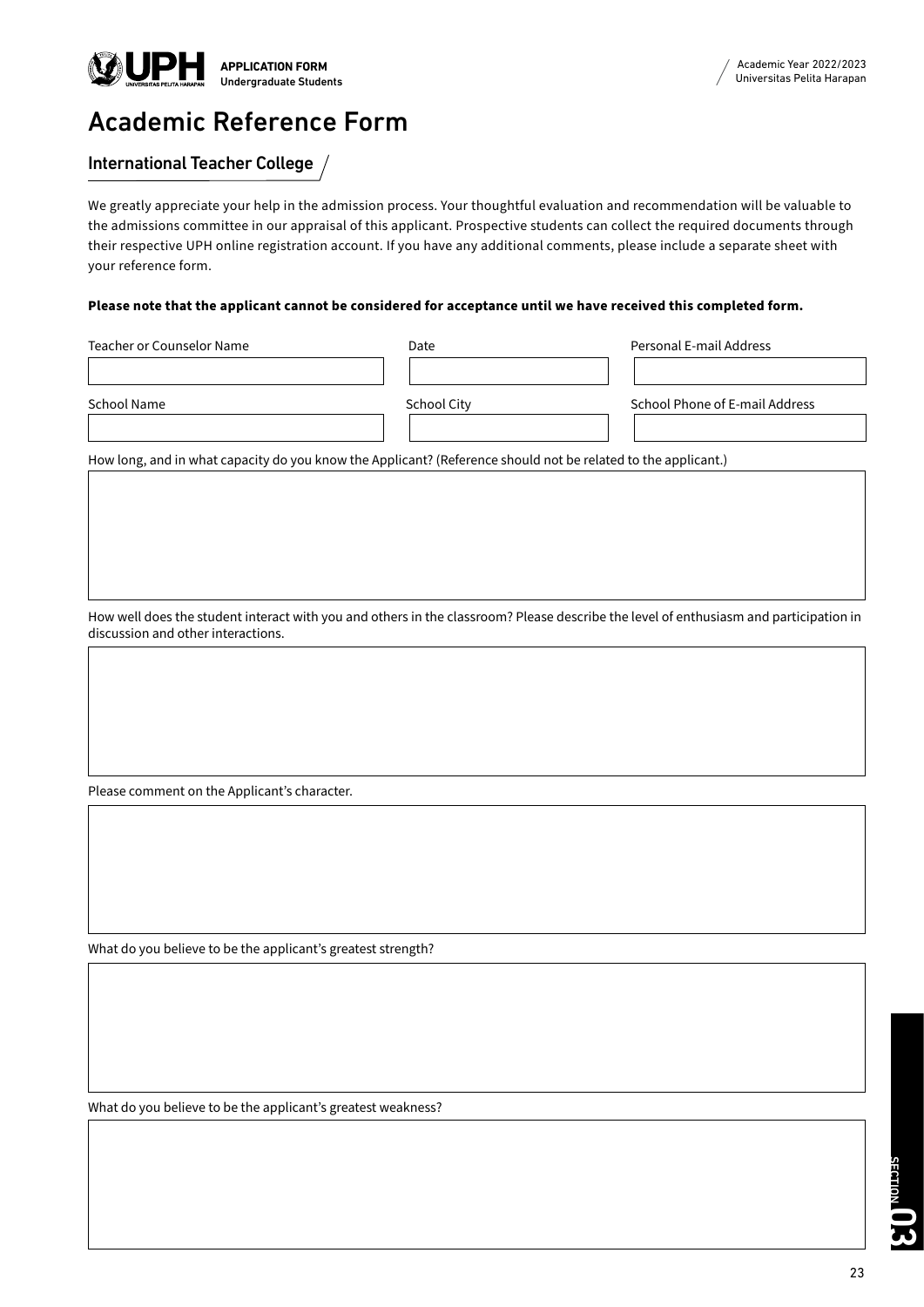

# Academic Reference Form (continued)

### International Teacher College /

Please rate the applicant for each characteristic on a scale of 1 to 4. **Four indicates that the student excels at the characteristic and one indicates that the student does not demonstrate the characteristic.**

| Communication           |  | 3 | 4 | Humility              |   | 3 | $\overline{4}$ |
|-------------------------|--|---|---|-----------------------|---|---|----------------|
| Creativity              |  | 3 | 4 | Leadership            |   |   | 4              |
| <b>English Reading</b>  |  | 3 | 4 | Organization          |   | 3 | 4              |
| <b>English Speaking</b> |  | 3 | 4 | Responsibility        |   | 3 | 4              |
| <b>English Writing</b>  |  | 3 | 4 | Self-Discipline       |   | 3 | 4              |
| <b>English Writing</b>  |  | 3 | 4 | Sensitivity to Others |   | 3 | $\overline{4}$ |
| Integrity               |  | 3 | 4 | Time Management       | 2 | 3 | $\overline{4}$ |
|                         |  |   |   |                       |   |   |                |

Do you believe this applicant is capable of doing international-quality university work? (Circle One) Yes No

Please list any circumstances, behaviors, or qualities of the Applicant about which the ITC should be aware before deciding on the applicant's admission.

|                                                                                    | Top 10% | Top 25%   | Top 50% | Lower 50%                                                                                                   | Lower 25%        |
|------------------------------------------------------------------------------------|---------|-----------|---------|-------------------------------------------------------------------------------------------------------------|------------------|
| What is your recommendation in respect to this applicant's admission? (Circle One) |         |           |         |                                                                                                             |                  |
| Strongly Recommend                                                                 |         | Recommend |         | Recommend with Reservations                                                                                 | Do Not Recommend |
|                                                                                    |         |           |         | What reservations (if any) do you have regarding this student attending the International Teachers College? |                  |

Signature Date Date of the Date of the Date of the Date of the Date of the Date of the Date of the Date of the

**The ITC @ UPH provides equal opportunity in education without regard to race, color, national or ethnic origin, gender, age, or handicap**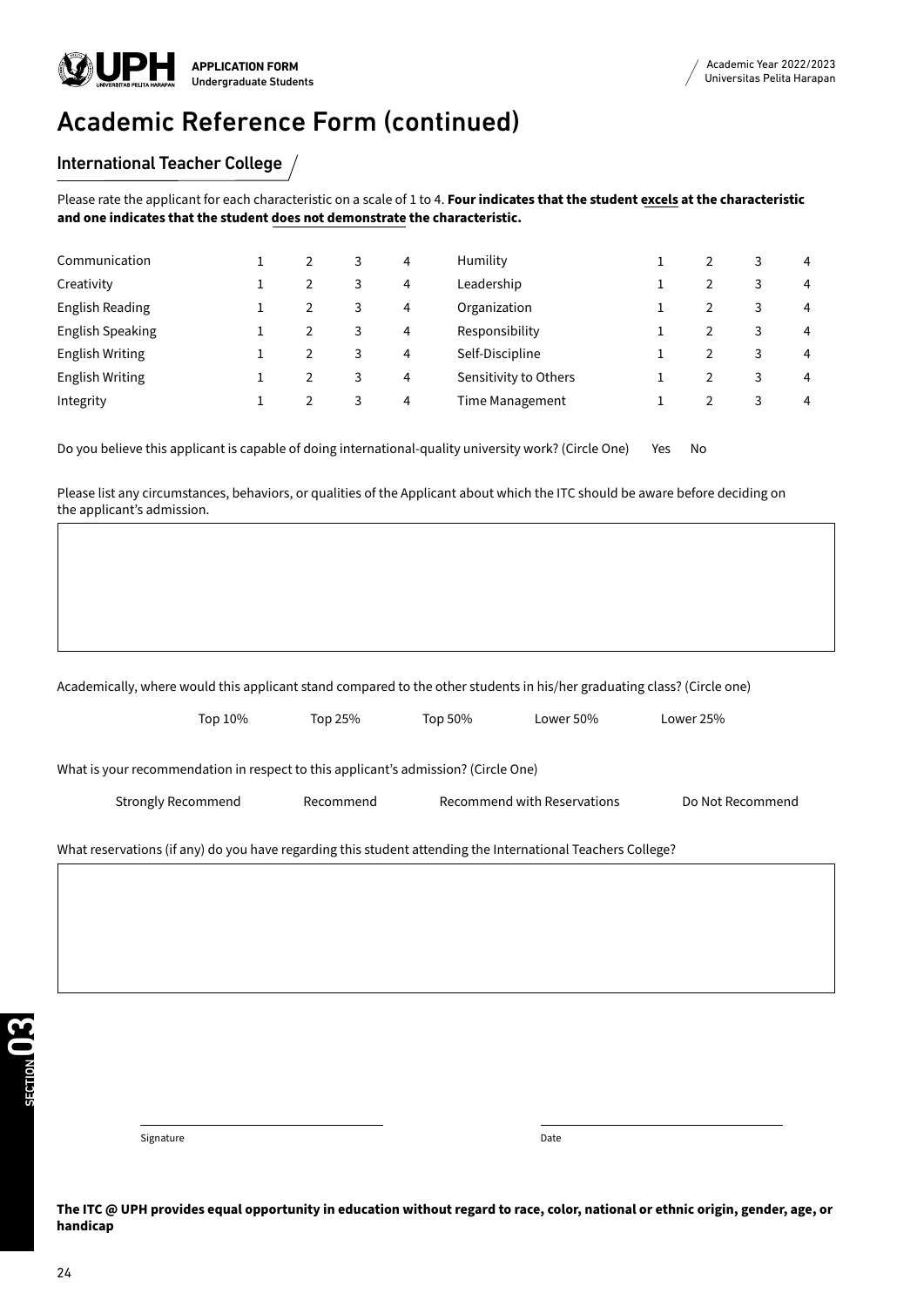

# Church Reference Form

## International Teacher College

We greatly appreciate your help in the admission process. Your thoughtful evaluation and recommendation will be valuable to the admissions committee in our appraisal of this applicant. Prospective students can collect the required documents through their respective UPH online registration account. If you have any additional comments, please include a separate sheet with your reference form.

### **Please note that the applicant cannot be considered for acceptance until we have received this completed form.**

| Pastor's Name | Date        | Personal E-mail Address       |
|---------------|-------------|-------------------------------|
|               |             |                               |
| Church Name   | Church City | Church Phone or Email Address |
|               |             |                               |

How long, and in what capacity do you know the Applicant? (Reference should not be related to the applicant.)

Please comment on the Applicant's Christian commitment and involvement in your local church.

Please comment on the Applicant's character.

What do you believe to be the Applicant's greateststrength?

What do you believe to be the Applicant's greatestweakness?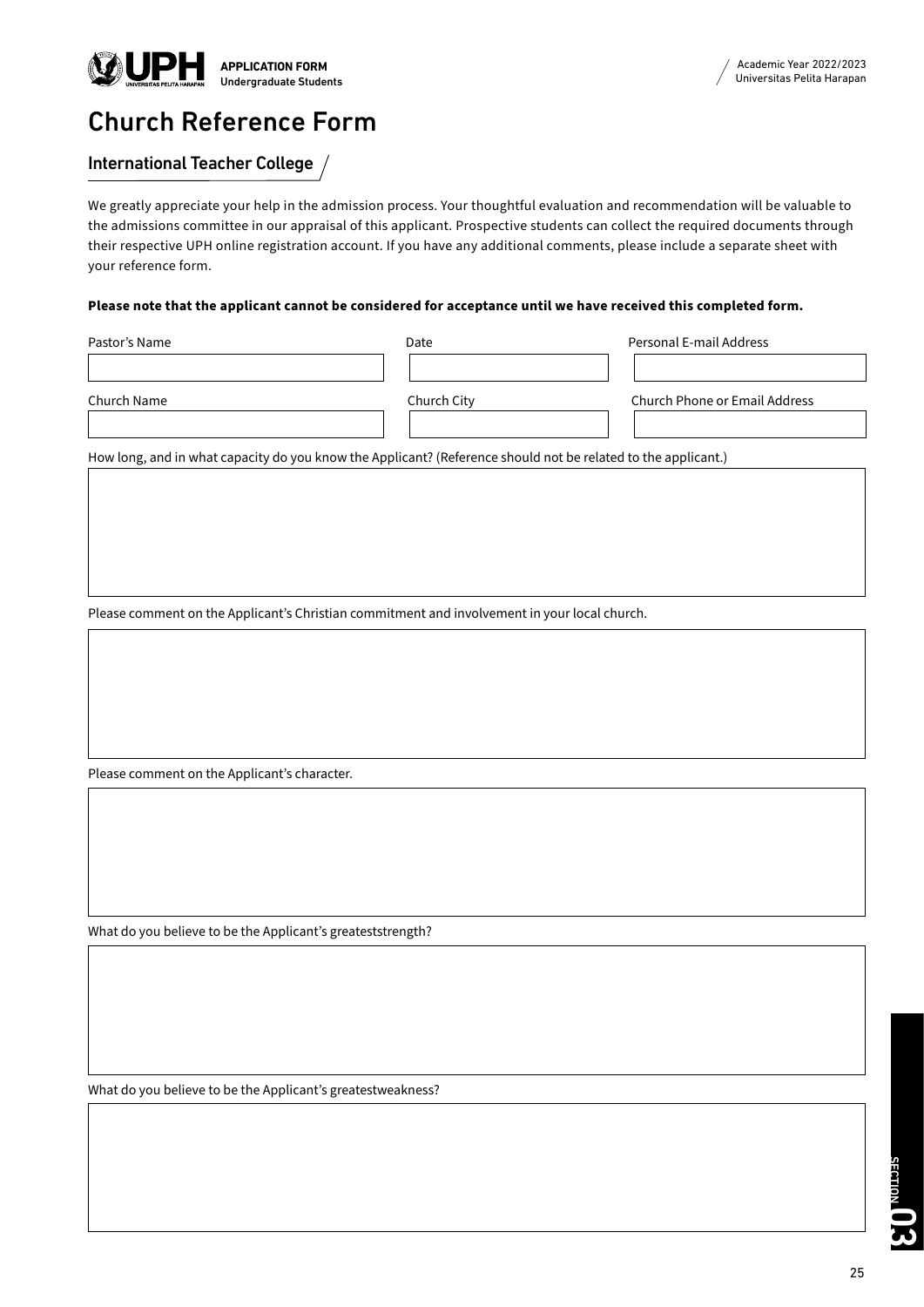# Church Reference Form (continued)

## International Teacher College

Please rate the applicant for each characteristic on a scale of 1 to 4. **Four indicates that the student excels at the characteristic and one indicates that the student does not demonstrate the characteristic.**

| Communication           |  | 3 | 4 | Humility              |  | $\overline{4}$ |
|-------------------------|--|---|---|-----------------------|--|----------------|
| Creativity              |  | 3 | 4 | Leadership            |  | 4              |
| English Reading         |  | 3 | 4 | Organization          |  | 4              |
| <b>English Speaking</b> |  | 3 | 4 | Responsibility        |  | $\overline{4}$ |
| <b>English Writing</b>  |  | 3 | 4 | Self-Discipline       |  | 4              |
| <b>English Writing</b>  |  | 3 | 4 | Sensitivity to Others |  | 4              |
| Integrity               |  | 3 | 4 | Time Management       |  | 4              |

Do you believe this applicant is capable of doing international-quality university work? (Circle One) Yes No

How would you describe the applicant's level of awareness of his or her calling as a Christian and response to that calling? (Circle one)

| Mature/Thriving | Strong/Evident | Average/Growing | Probable/Vague | Not Apparent |
|-----------------|----------------|-----------------|----------------|--------------|
|                 |                |                 |                |              |

Please list any circumstances, behaviors, or qualities of the Applicant about which the ITC should be aware before deciding on the applicant's admission.

#### What is your recommendation in respect to this applicant's admission? (Circle One)

Strongly Recommend Recommend Recommend with Reservations Do Not Recommend

What reservations (if any) do you have regarding this student attending the International Teachers College?

Signature Date Date of the Date of the Date of the Date of the Date of the Date of the Date of the Date of the

**The ITC @ UPH provides equal opportunity in education without regard to race, color, national or ethnic origin, gender, age, or handicap.**